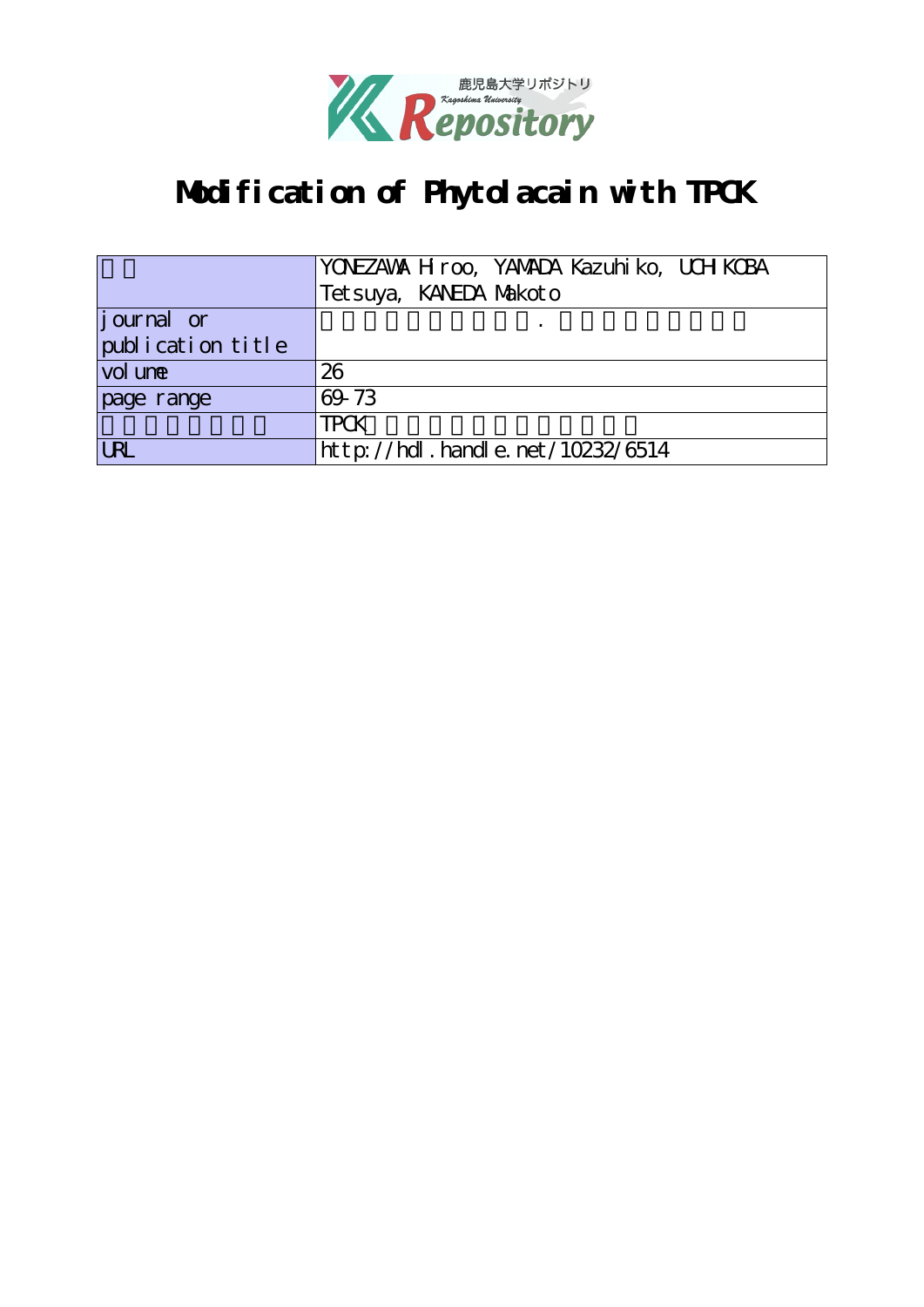# **Modification of Phytolacain with TPCK**

|                   | YONEZAWA H roo, YAMADA Kazuhi ko, UCH KCBA |
|-------------------|--------------------------------------------|
|                   | Tet suya, KANEDA Makot o                   |
| journal or        |                                            |
| publication title |                                            |
| vol une           | 26                                         |
| page range        | 69-73                                      |
|                   | <b>TPCK</b>                                |
| <b>URL</b>        | $http://hdl. handle. net/10232/00004012$   |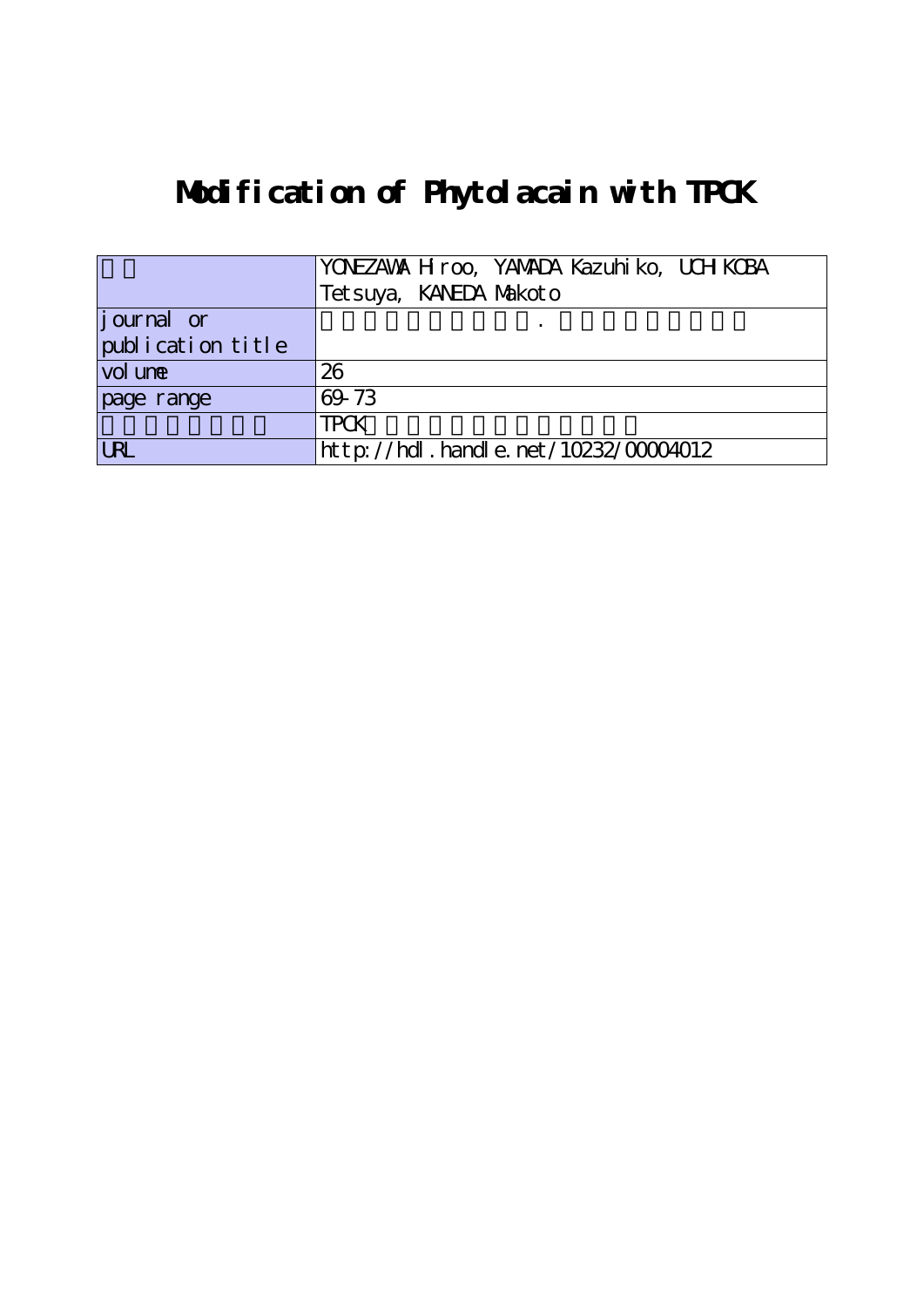## Modification of Phytolacain with TPCK

Hiroo YONEZAWA\*, Kazuhiko YAMADA\*, Tetsuya UCHIKOBA and Makoto KANEDA

(Received Sep. 10, 1993)

#### Abstract

A radioactive tosyl-L-phenylalanine chloromethyl ketone (3H-TPCK) was synthesized. When phytolacain was incubated with 25-fold molar excess of 3H-TPCK for 60 min, the phytolacain activity was completely inhibited and about one mol of  $H-TPCK$ was incorporated in one mol of phytolacain. The <sup>3</sup>H-TPCK modified phytolacain was then reduced, pyridylethylated and digested by lysyl endopeptidase. The radioactive peptide fragment was isolated and determined its amino acid sequence. The radioactive fragment contained 38 amino acid residues. The N-terminal ammo acid sequence of the radioactive fragment was found to be Asn-Gln-Gly-Glu-PECys-Gly-Ser-X-Trp-Ala- (X did not detect as a PTH-amino acid). It was concluded that X was active cysteine residue and TPCK reacted with this residue.

Key words: TPCK, phytolacain, cysteine protease,

Phytolacain is a cysteine protease isolated from fruits of Pokeweed (Phytolacca americana L.) (1). It is well known that some cysteine proteases are inhibited by tosyl-L-phenylalanine chloromethyl ketone (TPCK) and tosyl-L-lysine chloromethyl ketone (TLCK) (2). In the case of serine proteases, TPCK and TLCK react with the active site histidine residues  $(3, 4)$ . But in the case of cysteine proteases, TPCK dose not react with the active site histidine residue. When papain, which is a typical cysteine protease, was incubated with TPCK, one mol of sulfhydryl group disappeared and it was estimated that TPCK reacted with active cysteine residue (2). However, the fragment which contained TPCK modified active cysteine residue had not been isolated and it was not established by chemical method that TPCK reacted with the active cysteine residues of cysteine proteases. Then we synthesized radioactive TPCK and determined the modification site of phytolacain by TPCK.

Department of Chemistry, Faculty of Science, Kagoshima University, 1-21-35 Korimoto, Kagoshima 890, Japan.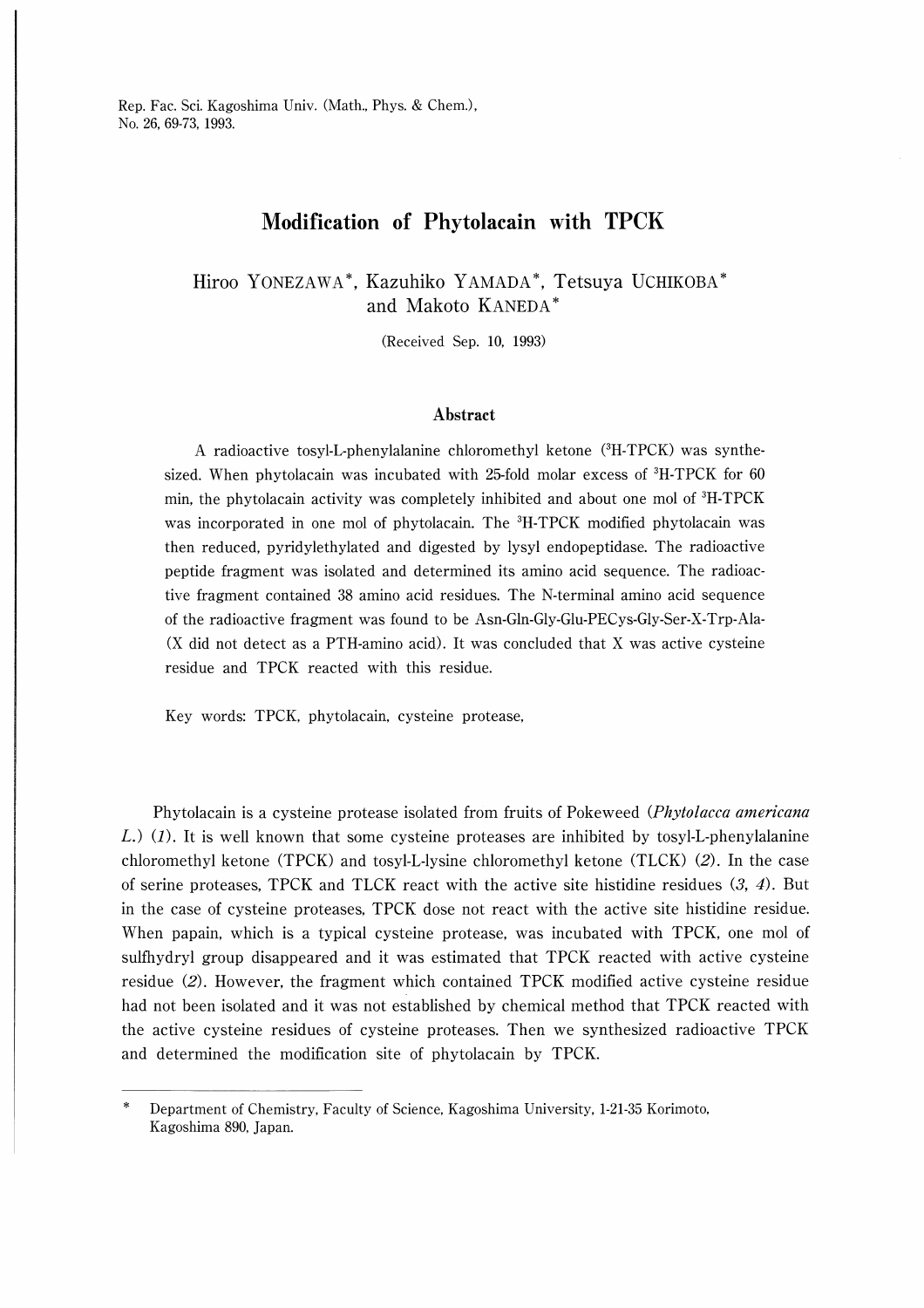## Results and Discussion

<sup>3</sup>H-TPCK was prepared from <sup>3</sup>H-L-phenylalanine (3 mmol, 500  $\mu$ Ci) by the method of Schoellmann (3). The specific radioactivity of the obtained  ${}^{3}$ H-TPCK was 2,000 dpm/10  $\mu$ g. As shown in Fig. 1, phytolacain was completely inhibited with 20-fold molar excess of TPCK at a reaction time of 60 min. Then phytolacain (986 nmol) was modified with 25-fold molar excess of 3H-TPCK for 60 min. The modified phytolacain was isolated by gel filtration and determined the amount of protein and radioactivity. The amount of protein obtained was 22.3 mg (892 nmol) and the radioactivity of 0.21 mg of modified phytolacain (8.4 nmol) was 600 dpm. The specific activity of  ${}^{3}$ H-TPCK was 70 dpm/nmol, then the protein contained 8.6 nmol of 3H-TPCK. Consequently, 1.02 mol of 3H-TPCK was incorporated in one mol of phytolacain. This result indicated that complete inactivation was achieved upon the introduction of one molecule of TPCK per molecule of phytolacain.







Fig. 2. The elution profile of lysyl endopeptidase digest of Spyridylethylated 3H-TPCK-phytolacain.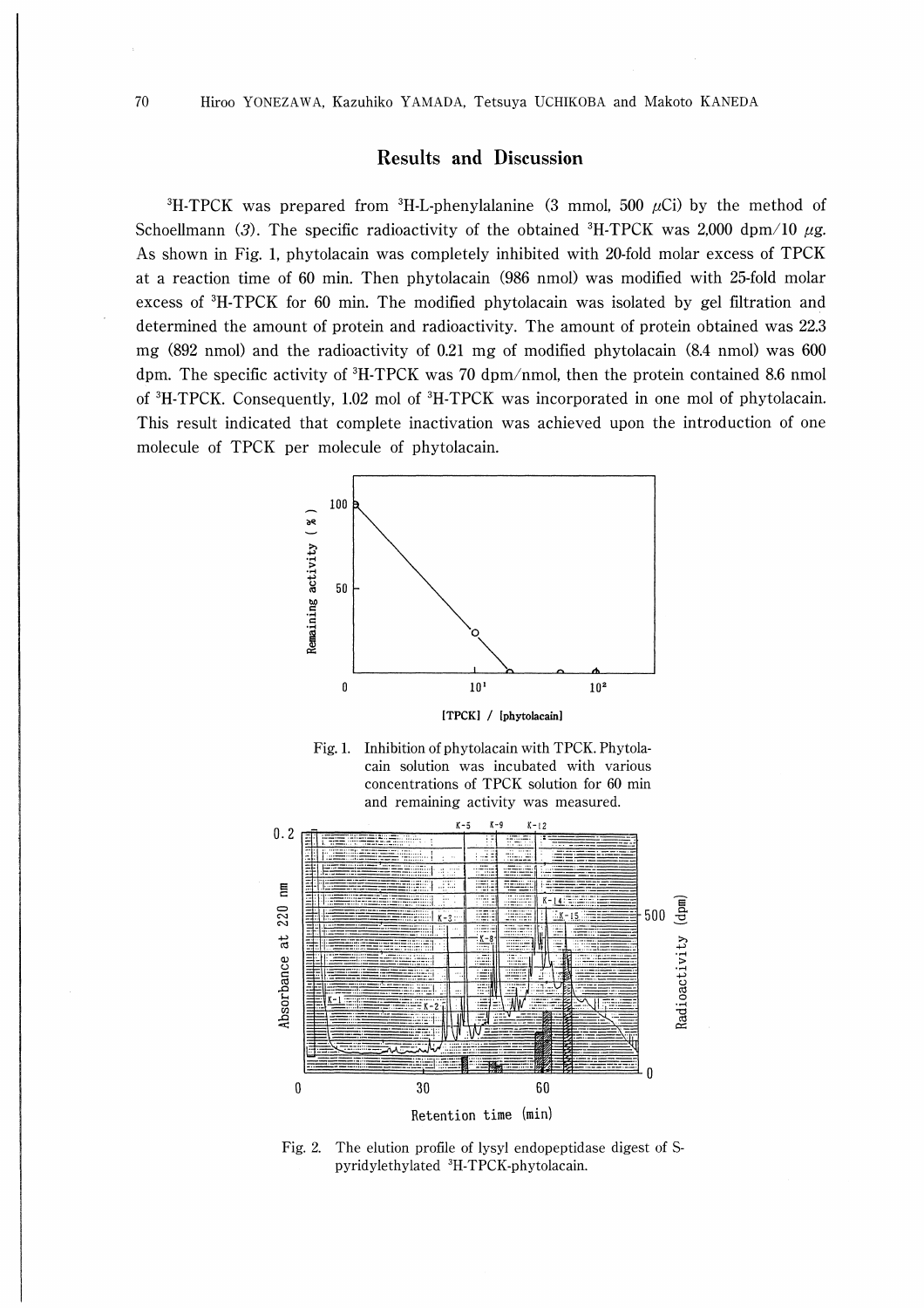In order to determine the TPCK binding site, 21 mg (840 nmol) of modified phytolacain was reduced and pyridylethylated. And then, modified protein was digested by lysyl endopeptidase and resulting peptide fragments were separated with RP-HPLC using a  $C_8$ column (Fig. 2). The radioactive fraction  $(k-14)$  was collected and rechromatogrphed. As shown in Table I, k-14 was made up of 38 amino acid residues. Then, the radioactive peptide was subjected to automated Edman degradation (Fig. 3). No amino acid PTH derivative was found at 8th cycle, this showed that the amino acid residue presented in position 8 of the radioactive fragment was modified by TPCK. The amino acid sequence around position 8 was analogous to that of active cysteine residues of other cysteine proteases (Fig. 4) (5-8). Then it was concluded that the amino acid residue at position 8 of the radioactive fragment was active cysteine residue of phytolacain and TPCK reacted with this residue.

|            | iragment   |            |            |
|------------|------------|------------|------------|
| Asx<br>Thr | 4.4<br>2.7 | Val<br>Met | 4.0<br>0.9 |
| Ser        | 2.9        | Ile        | 2.2        |
| Glx        | 4.5        | Leu        | 3.0        |
| Gly        | 5.2        | <b>Phe</b> | $1.0\,$    |
| Ala        | 3.4        | Lys        | $1.0\,$    |
| $1/2$ -Cys | 2.5        | Arg        | 2.5        |

Table I. Amino acid composition of radioactive fragment

| Cycle                                                         |  |  | 1 2 3 4 5 6 7 8 9 10 |  |  |  |
|---------------------------------------------------------------|--|--|----------------------|--|--|--|
| Detected Amino Acid Asn-Gln-Gly-Glu-PECys-Gly-Ser- X -Trp-Ala |  |  |                      |  |  |  |

Fig. 3. Amino acid sequence of N-terminal portion of radioactive fragment

| papain       | : -Asn-Gln-Gly -Ser-Cys-Gly-Ser-Cys-Trp-Ala-  |
|--------------|-----------------------------------------------|
| actinidin    | : -Ser -Gln-Gly -Glu-Cys-Gly-Gly-Cys-Trp-Ala- |
| S. bromelain | : -Asn-Gln-Asn-Pro-Cys-Gly-Ala-Cys-Trp-Ala-   |
| catepsin B   | : -Asp-Gln-Gly -Ser-Cys-Gly-Ser-Cys-Trp-Ala-  |
| catepsin H   | : -Asn-Gln-Gly -Ala-Cys-Gly-Ser-Cys-Trp-Thr-  |
| phytolacain  | : -Asn-Gln-Gly -Glu-Cys-Gly-Ser- X -Trp-Ala-  |

Fig. 4. Amino acid sequence of active cysteine residue region of cysteine proteases.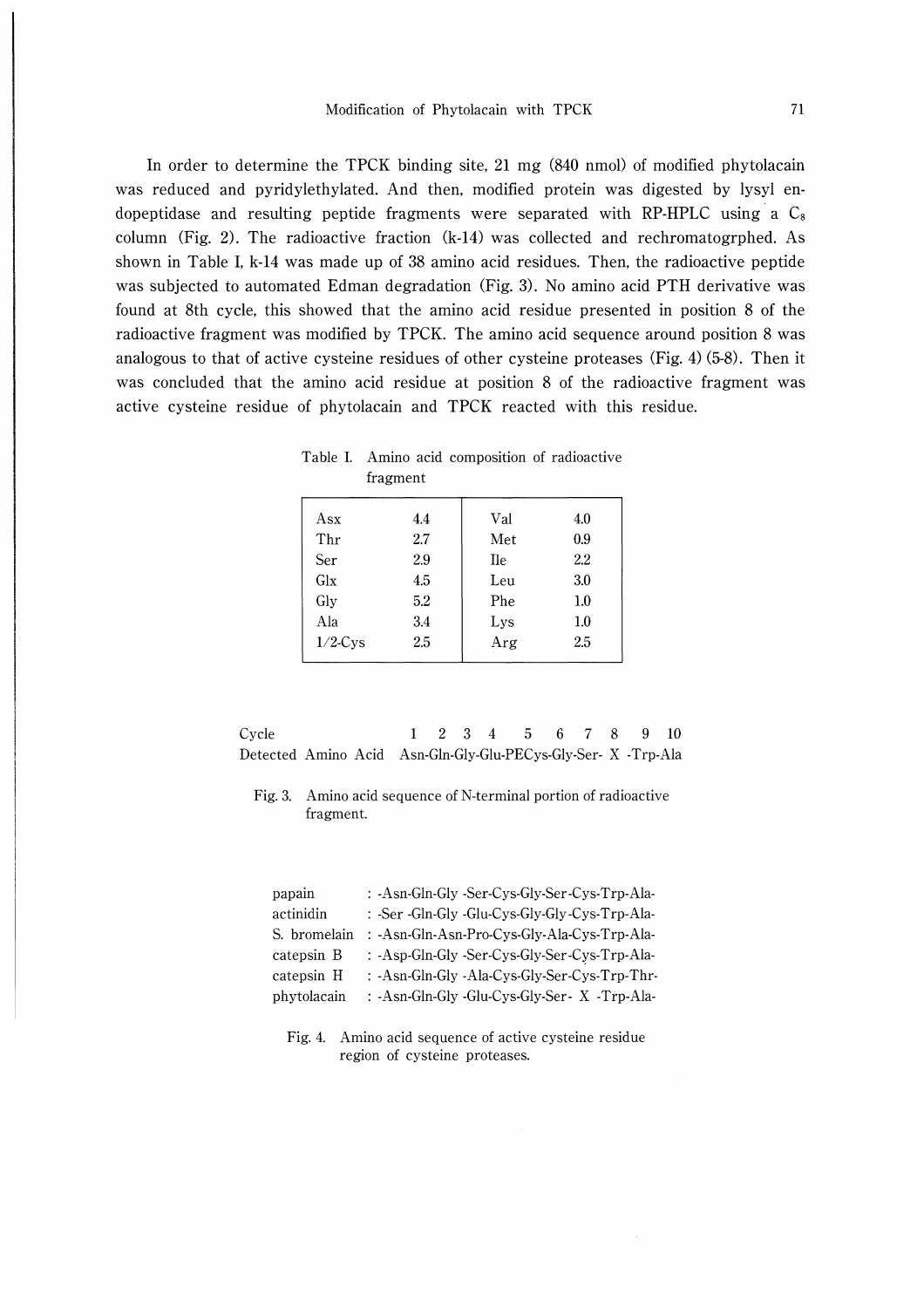## Experimental

### Synthesis of 3H-TPCK

 ${}^{3}H$ -Tos-Phe (1) To a solution of  ${}^{3}H$ -L-phenylalanine (495 mg, 3 mmol, 500  $\mu$ Ci) in 1 M NaOH (6.6 ml), was added tosyl chloride (690 mg, 3.6 mmol) in dioxane (5 ml) and the mixture was stirred for 4 h at room temperature, and dioxane was removed by evaporation. The solution was washed with ether and acidified by 6 M HCl. The resulting precipitate was collected by filtration and washed with cold water. The product was recrystallized from ethanol-water; yield, 798 mg (83%).

 $\frac{3H}{100}$  Fig. 2.5 mmol) in 16 ml  $\frac{3H}{100}$  To the chilled suspension of compound 1 (798 mg, 2.5 mmol) in 16 ml of ether, was added PCl<sub>5</sub> (582 mg, 2.8 mmol) and stirred for 10 min at  $0^{\circ}$  and for 10 min at room temperature and for 1 h at 0℃. The resulting precipitate was collected by filtration, washed with ether and cold water; yield, 637 mg (72%).

 ${}^{3}H$ -Tos-Phe-CHN<sub>2</sub> (3) To the chilled suspension of compound 2 (636 mg, 1.8 mmol) in 18 ml of dry ether, was added  $CH<sub>2</sub>N<sub>2</sub>$  (3.6 mmol) in cold dry ether (10 ml) and stirred for 1 night at  $0^{\circ}$ . The solution was refluxed for 15 min and evaporated to dryness; yield, 620 mg (100%).

 $\partial^3 H \cdot TPCK$  (4) The suspension of compound 3 (620 mg, 1.8 mmol) in dry ether (10ml) was treated with hydrogen chloride for 2 h. The solution was evaporated and the resulting crystals were collected by filtration with the aid of petroleum ether. The product was recrystallized from 95% ethanol; yield 170 mg (27%).

### Enzymic studies

Phytolacain was prepared in our laboratory. Radioactivity was measured in 2 ml scintillation solution (Scintisol EX-H, Dojin Chemical Co.) using a liquid scintillation counter Beckman LS-3150T.

Measurement of Enzyme Activity Three ml of Bz-Tyr-pNA solution (1mM, 0.05 M Tris-HCl buffer pH 7.2) was placed in a spectrophotometric cuvette and 0.1 ml of enzyme solution was added and the absorbance at 410 nm was measured continuously.

Inhibition of Phytolacain by TPCK The 0.5 ml of phytolacain solutions (20  $\mu$ M, 0.05 M Tris-HCl buffer, pH 7.2) were incubated with 0.5 ml of TPCK solutions (methanol) of various concentrations for 60 min at  $37^\circ$ C and the remaining activities were measured as described above.

*Modification of Phytolacain with*  ${}^{3}H$ -*TPCK* To 36 ml of the phytolacain solution (27.4)  $\mu$ M, 0.05 M phosphate buffer, pH 7.2), was added 36 ml of <sup>3</sup>H-TPCK solution (685  $\mu$ M, 0.05 M phosphate buffer, pH 7.2 containing 10% of methanol) and then incubated for 60 min at  $37^{\circ}$ C. The reaction mixture was lyophilized and the protein was separated by gel filtration on Sephadex G-25 column (1.8  $\times$  86 cm) equilibrated with 1 M AcOH. The fractions containing protein were collected, lyophilized and the amounts of protein and radioactivity were measured.

Preparation of S-Pyridylethylated Modified Phytolacain The obtained 3H-TPCK-phytolacain (21 mg, 0.82  $\mu$ mol) was dissolved in 2.3 ml of 0.5 M Tris-HCl buffer, pH 8.5 containing 6 M